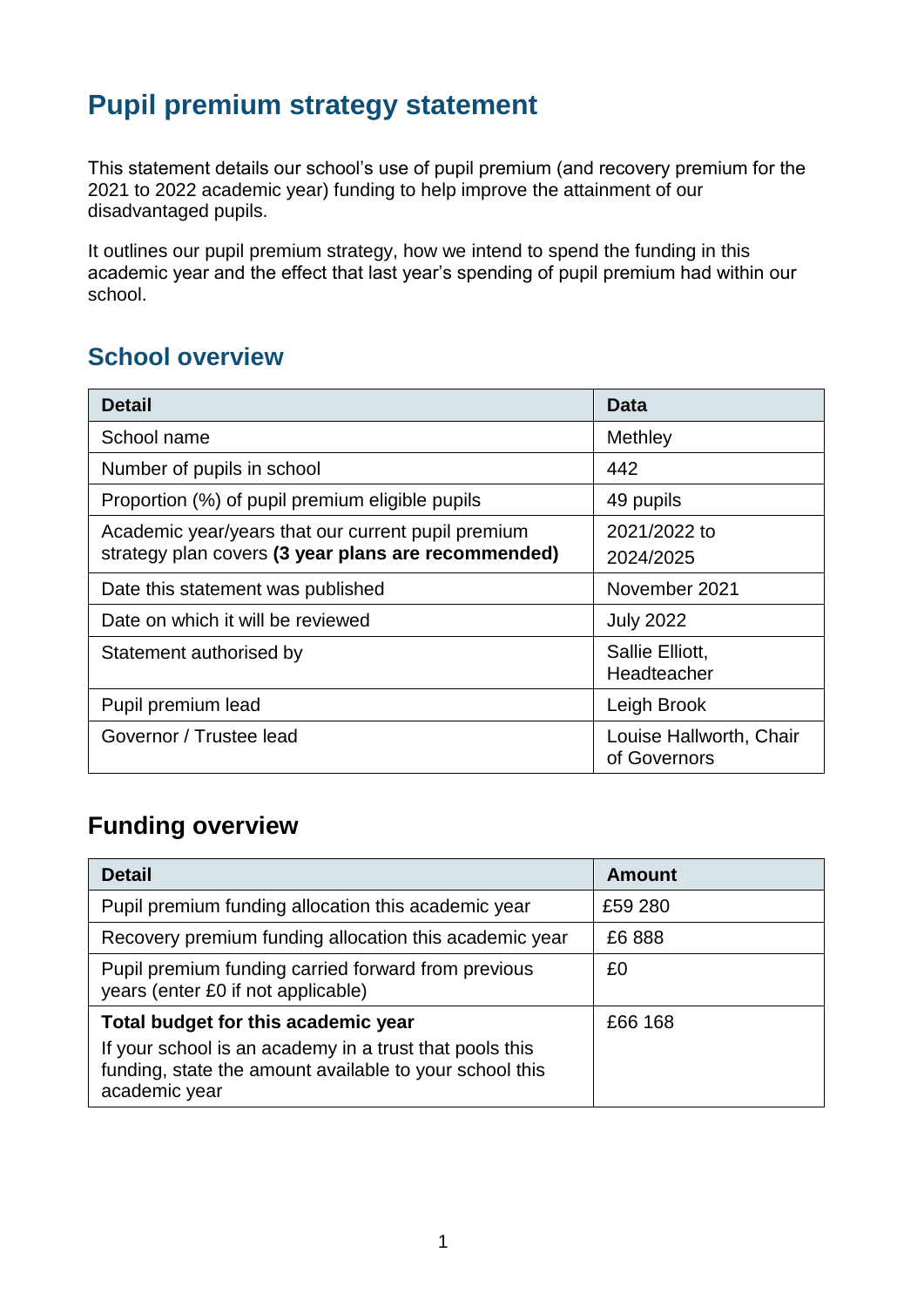# **Part A: Pupil premium strategy plan**

## **Statement of intent**

All members of staff and the governing body accept responsibility for 'socially disadvantaged' pupils and are committed to meeting their pastoral, social and academic needs within a caring and nurturing environment. We hope that each child will develop a love for learning and acquire skills and abilities commensurate with fulfilling their potential and, as an adult, finding employment.

Our aim is for all children to achieve well right across the curriculum, although an emphasis is given to developing the core skills, knowledge and understanding in oracy, reading, writing and maths because without this children are unable to access other subjects.

In order to be highly successful in improving achievement for the children eligible for pupil premium, we will:

- Never confuse eligibility for the Pupil Premium with low ability, and focus on supporting our disadvantaged pupils to achieve the highest levels.
- Act early and use robust diagnostic assessment to identify gaps
- Draw on research evidence (such as EEF) and evidence from our own and others' experiences to allocate the funding to the activities that were most likely to have significant impact on improving achievement.
- Be very clear about the importance of ensuring that all day-to-day teaching meets the needs of each learner, rather than relying on interventions to compensate for teaching that is less than good. Quality First Teaching is paramount.
- Use achievement data frequently to check whether interventions or strategies are working and make adjustments accordingly, rather than using the data retrospectively to see if something has worked.
- Make sure that support staff, particularly teaching assistants, are highly trained and understand their role in helping pupils to achieve.
- Systematically focus on giving pupils clear, useful feedback about their work, and ways that they could improve it. (AFL) Ensure that the Senior Leadership Team has a clear overview of how the funding is being allocated and the difference it is making to the outcomes for pupils.
- Ensure that class and subject teachers know which pupils are eligible for the Pupil Premium so that they can take responsibility for accelerating their progress. This also applies to teaching assistants.
- Have a clear and robust appraisal system for all staff, and include discussions about pupils eligible for the Pupil Premium in appraisal and pupil progress meetings (PPM).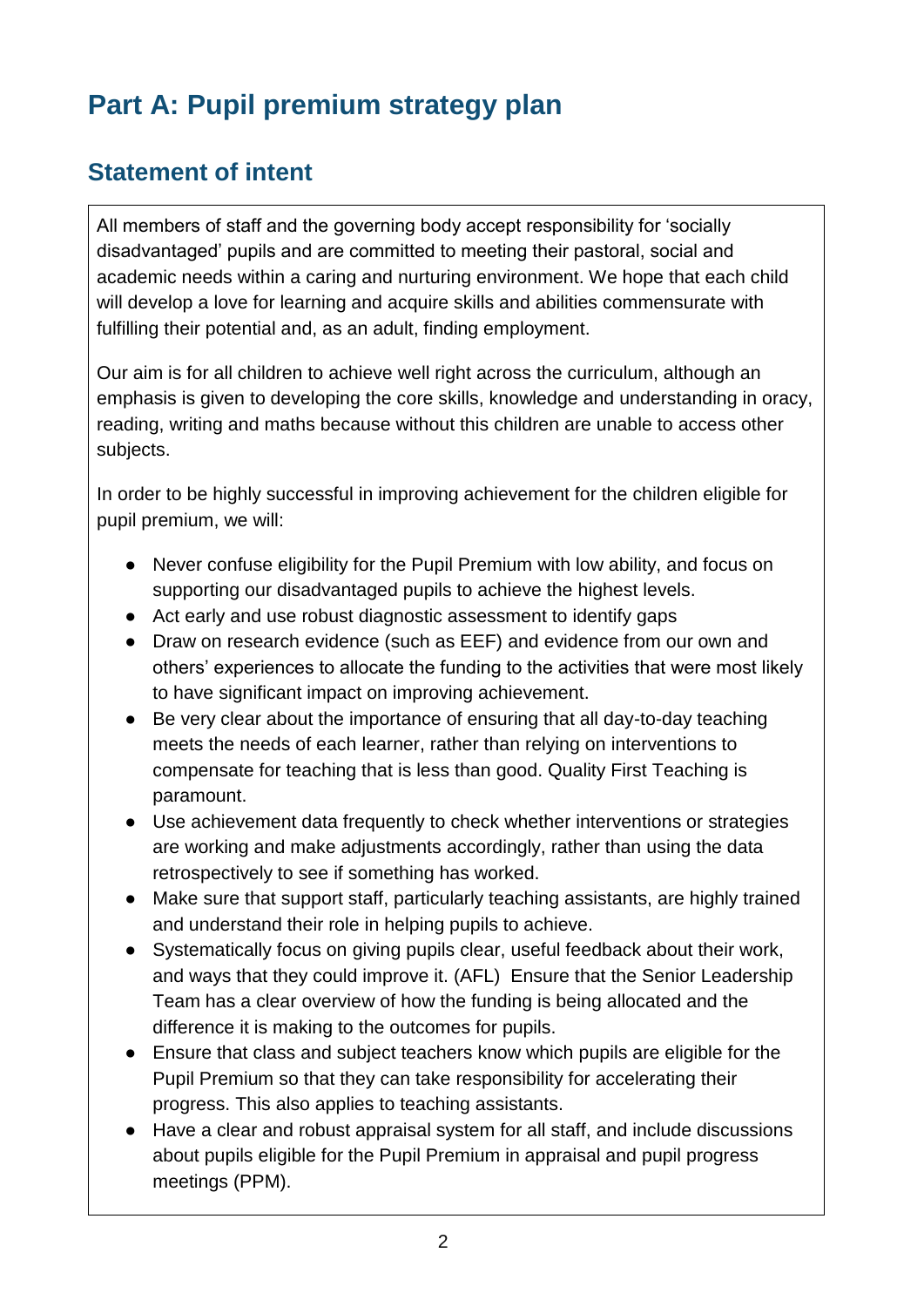## **Challenges**

This details the key challenges to achievement that we have identified among our disadvantaged pupils.

| <b>Challenge</b><br>number | <b>Detail of challenge</b>                                                                                                                                                                                                                                                                               |
|----------------------------|----------------------------------------------------------------------------------------------------------------------------------------------------------------------------------------------------------------------------------------------------------------------------------------------------------|
| 1                          | Assessments, observations, and discussions with pupils indicate<br>underdeveloped oral language skills and vocabulary gaps among many<br>disadvantaged pupils. These are evident from Reception through to KS2<br>and in general, are more prevalent among our disadvantaged pupils<br>than their peers. |
| $\overline{2}$             | Internal and external (where available) assessments indicate that<br>attainment among disadvantaged pupils is below that of non-<br>disadvantaged pupils and this has been further impacted by whole and<br>partial school closures                                                                      |
|                            | On entry to F1 in the last 3 years, between 50-100% of our<br>disadvantaged pupils arrive below age-related expectations compared<br>to approximately 25% of other pupils.                                                                                                                               |
| 3                          | Our observations and discussions with pupils and families have<br>identified social and emotional issues for many pupils. These<br>challenges particularly affect disadvantaged pupils, including their<br>attainment.                                                                                   |
|                            | Teacher referrals for support have markedly increased during the<br>pandemic. 30 pupils (36% of whom are disadvantaged) currently require<br>additional support with social and emotional needs.                                                                                                         |
| 4                          | Data from reading diaries, pupils accessing homework tasks indicates<br>that PP pupils are less well supported within the home environment.                                                                                                                                                              |
| 5                          | Our attendance data over the last 4 years indicates that attendance<br>among disadvantaged pupils has been between 3-7% lower than for<br>non-disadvantaged pupils.                                                                                                                                      |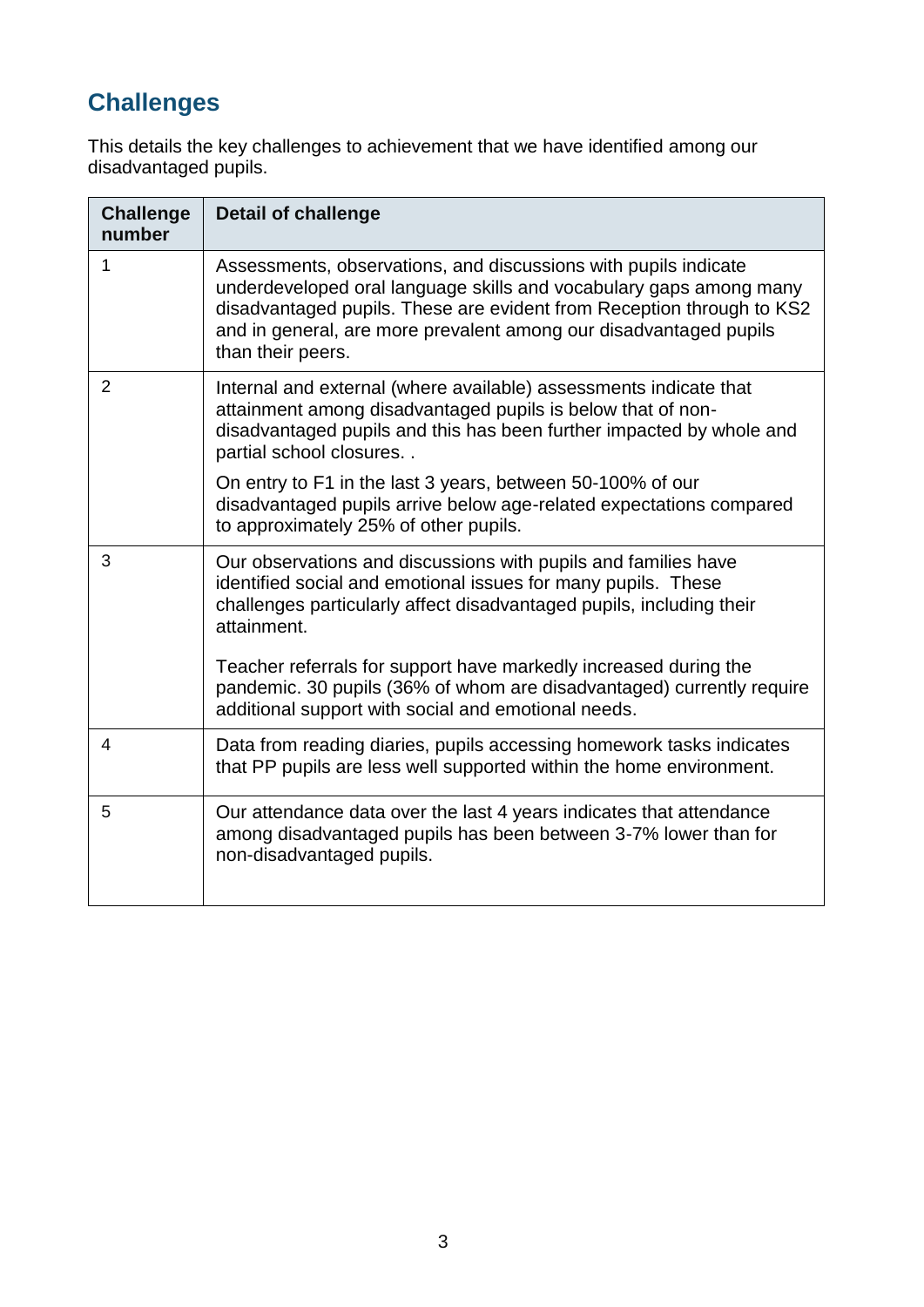## **Intended outcomes**

This explains the outcomes we are aiming for **by the end of our current strategy plan**, and how we will measure whether they have been achieved.

| <b>Intended outcome</b>                                                                                                    | <b>Success criteria</b>                                                                                                                                                                                                                                                                         |
|----------------------------------------------------------------------------------------------------------------------------|-------------------------------------------------------------------------------------------------------------------------------------------------------------------------------------------------------------------------------------------------------------------------------------------------|
| Improved oral<br>language skills and<br>vocabulary among<br>disadvantaged pupils.                                          | Assessments and observations indicate significantly<br>improved oral language among disadvantaged pupils. This<br>is evident when triangulated with other sources of<br>evidence, including engagement in lessons, book scrutiny<br>and ongoing formative assessment.                           |
| Improved reading<br>attainment among<br>disadvantaged pupils.                                                              | KS2 reading outcomes in 2024/25 show that more than<br>80% of disadvantaged pupils met the expected standard.                                                                                                                                                                                   |
| Improved writing<br>attainment for<br>disadvantaged pupils at<br>the end of KS2.                                           | KS2 reading outcomes in 2024/25 show that more than<br>80% of disadvantaged pupils met the expected standard.                                                                                                                                                                                   |
| Improved maths<br>attainment for<br>disadvantaged pupils at<br>the end of KS2.                                             | KS2 maths outcomes in 2024/25 show that more than 80%<br>of disadvantaged pupils met the expected standard.                                                                                                                                                                                     |
| To achieve and sustain<br>improved wellbeing for<br>all pupils in our school,<br>particularly our<br>disadvantaged pupils. | Sustained high levels of wellbeing from 2024/25<br>demonstrated by:<br>qualitative data from student voice, student and parent<br>surveys and teacher observations<br>a significant increase in participation in enrichment<br>$\bullet$<br>activities, particularly among disadvantaged pupils |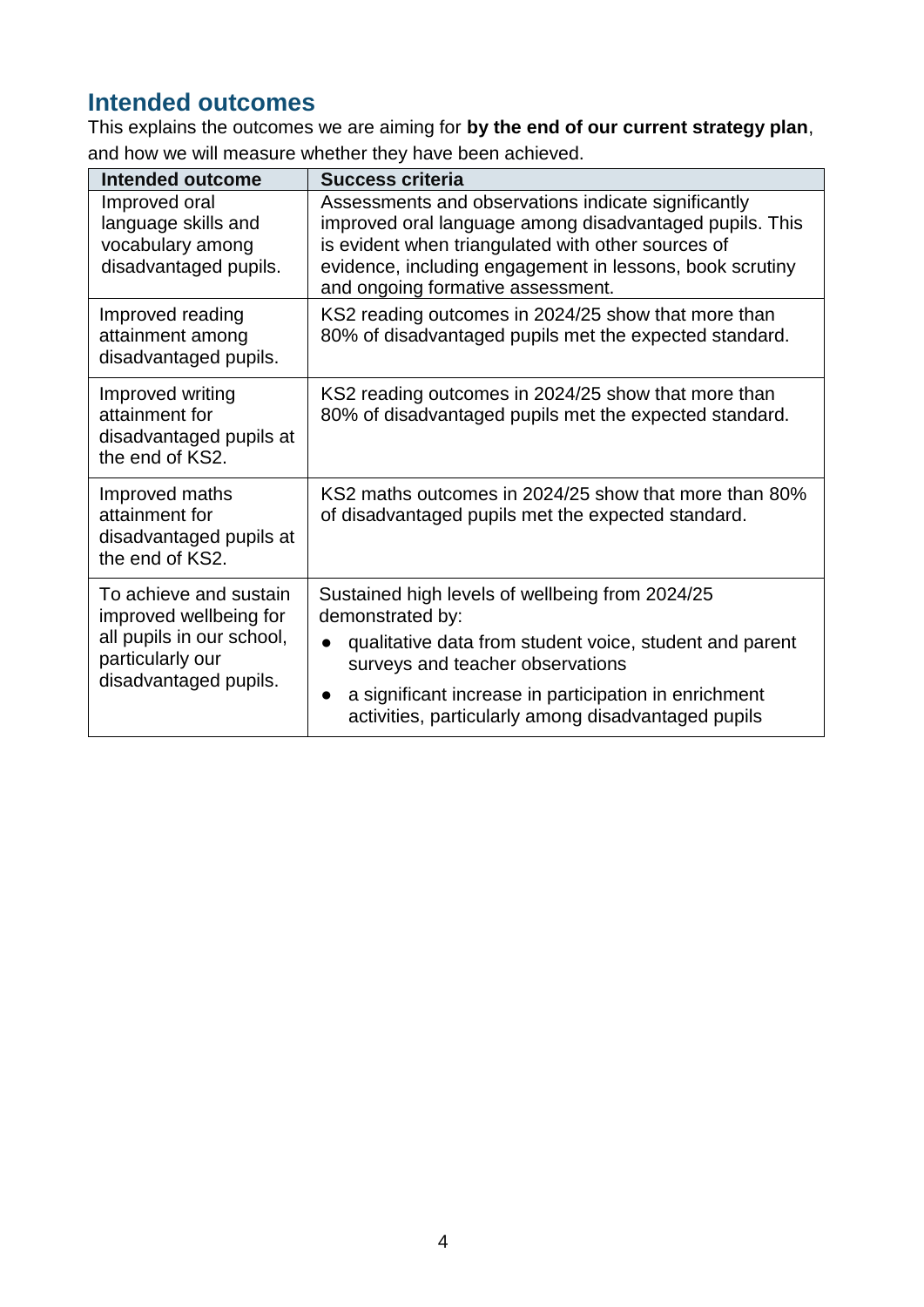## **Activity in this academic year**

This details how we intend to spend our pupil premium (and recovery premium funding) **this academic year** to address the challenges listed above.

## **Teaching (for example, CPD, recruitment and retention)**

Budgeted cost: £22 000

| <b>Activity</b>                                                                                                                                                                                                                                                                                                                                                      | <b>Evidence that supports this</b><br>approach                                                                                                                                                                                                                                                                                                               | <b>Challenge</b><br>number(s)<br>addressed |
|----------------------------------------------------------------------------------------------------------------------------------------------------------------------------------------------------------------------------------------------------------------------------------------------------------------------------------------------------------------------|--------------------------------------------------------------------------------------------------------------------------------------------------------------------------------------------------------------------------------------------------------------------------------------------------------------------------------------------------------------|--------------------------------------------|
| Purchase of standardised<br>diagnostic assessments.<br>Training for staff to ensure<br>assessments are interpreted<br>and administered correctly.                                                                                                                                                                                                                    | Standardised tests can provide reliable<br>insights into the specific strengths and<br>weaknesses of each pupil to help<br>ensure they receive the correct<br>additional support through interventions<br>or teacher instruction:<br>Standardised tests   Assessing and<br><b>Monitoring Pupil Progress   Education</b><br><b>Endowment Foundation   EEF</b> | 1, 2                                       |
| Embedding dialogic activities<br>across the school<br>curriculum. These can<br>support pupils to articulate<br>key ideas, consolidate<br>understanding and extend<br>vocabulary.<br>Training Day- Vocab Ninja.<br>Release time for staff to<br>complete NELI/BLAST<br>training.<br>Early Language Training for<br>EYFS/Year 1<br>Access to enrichment<br>activities. | There is a strong evidence base that<br>suggests oral language interventions,<br>including dialogic activities such as<br>high-quality classroom discussion, are<br>inexpensive to implement with high<br>impacts on reading:<br><b>Oral language interventions   Toolkit</b><br><b>Strand   Education Endowment</b><br><b>Foundation   EEF</b>              | 1                                          |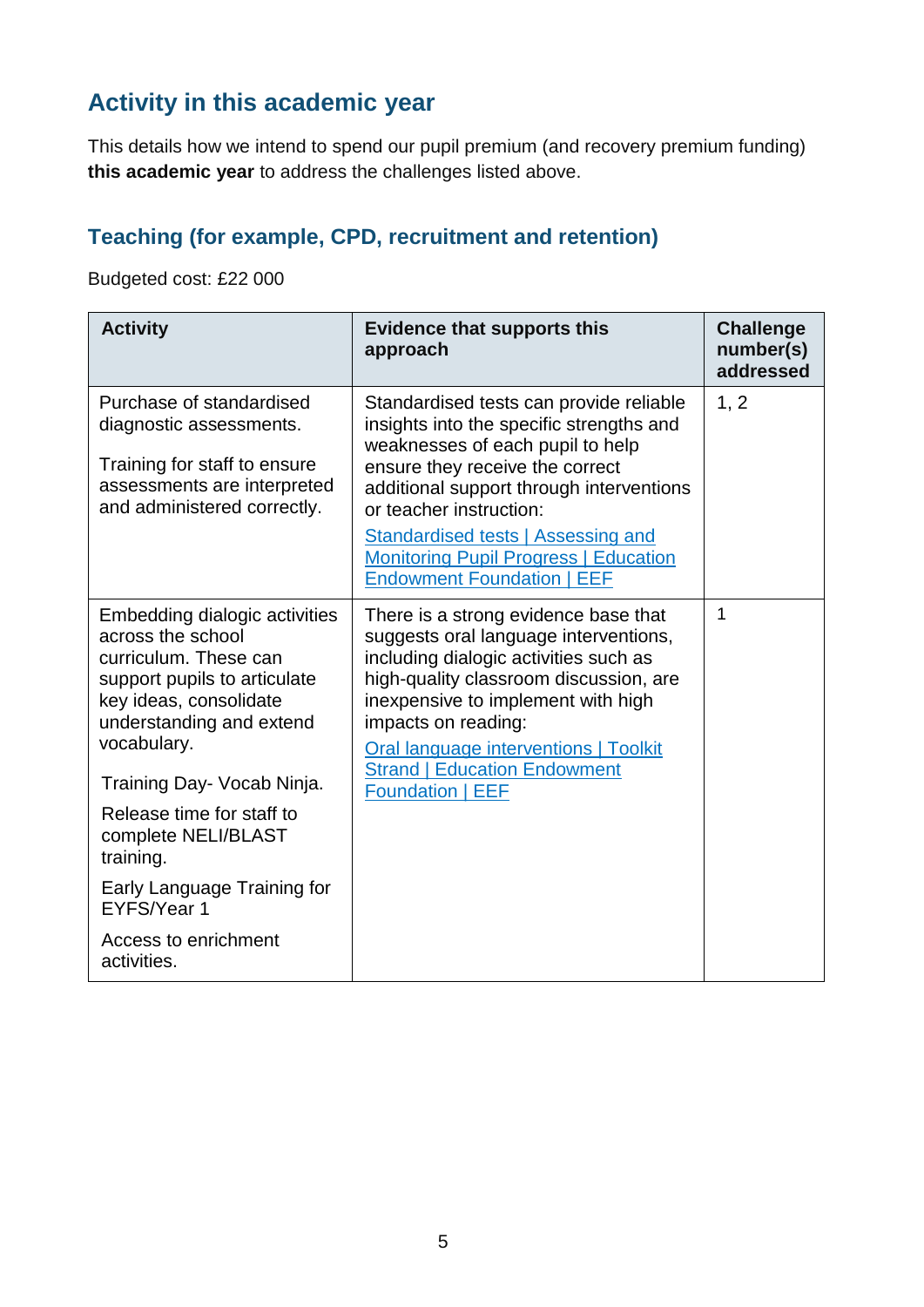| Ensuring QFT across the<br>curriculum.<br>We will fund teacher release<br>time to embed key elements<br>of guidance in school and to<br>access Maths Hub resources<br>and CPD (including<br>Sustaining Mastery). | <b>EEf Teaching and Learning Toolkit</b><br>https://educationendowmentfoundation.<br>org.uk/education-evidence/teaching-<br>learning-toolkit<br>The DfE non-statutory guidance has<br>been produced in conjunction with the<br>National Centre for Excellence in the<br>Teaching of Mathematics, drawing on<br>evidence-based approaches:<br>Maths guidance KS 1 and 2.pdf<br>(publishing.service.gov.uk)<br>The EEF guidance is based on a range<br>of the best available evidence:<br><b>Improving Mathematics in Key Stages</b><br>$2$ and $3$ | 1,2,4 |
|------------------------------------------------------------------------------------------------------------------------------------------------------------------------------------------------------------------|---------------------------------------------------------------------------------------------------------------------------------------------------------------------------------------------------------------------------------------------------------------------------------------------------------------------------------------------------------------------------------------------------------------------------------------------------------------------------------------------------------------------------------------------------|-------|
| Support pupils with SEL.<br>Release time for LM to attend<br>ELSA training.                                                                                                                                      | There is extensive evidence<br>associating childhood social and<br>emotional skills with improved<br>outcomes at school and in later life<br>(e.g., improved academic performance,<br>attitudes, behaviour and relationships<br>with peers):<br><b>EEF Social and Emotional Learning.</b><br>pdf(educationendowmentfoundation.or<br><u>g.uk)</u>                                                                                                                                                                                                  | 3     |

## **Targeted academic support (for example, tutoring, one-to-one support structured interventions)**

### Budgeted cost: **£34 000**

| <b>Activity</b>                                                                                                                              | Evidence that supports this approach                                                                                                                                                                                                                                                        | <b>Challenge</b><br>number(s)<br>addressed |
|----------------------------------------------------------------------------------------------------------------------------------------------|---------------------------------------------------------------------------------------------------------------------------------------------------------------------------------------------------------------------------------------------------------------------------------------------|--------------------------------------------|
| <b>Implement NELI/ Blast</b><br>interventions in F2.<br>Pre and post teach<br>sessions with focus on<br>vocabulary across the<br>curriculum. | Oral language interventions can have a<br>positive impact on pupils' language skills.<br>Approaches that focus on speaking,<br>listening and a combination of the two<br>show positive impacts on attainment:<br>Oral language interventions   EEF<br>(educationendowmentfoundation.org.uk) | 1, 2                                       |
| <b>Additional phonics</b><br>sessions targeted at                                                                                            | Phonics approaches have a strong<br>evidence base indicating a positive impact                                                                                                                                                                                                              | 2                                          |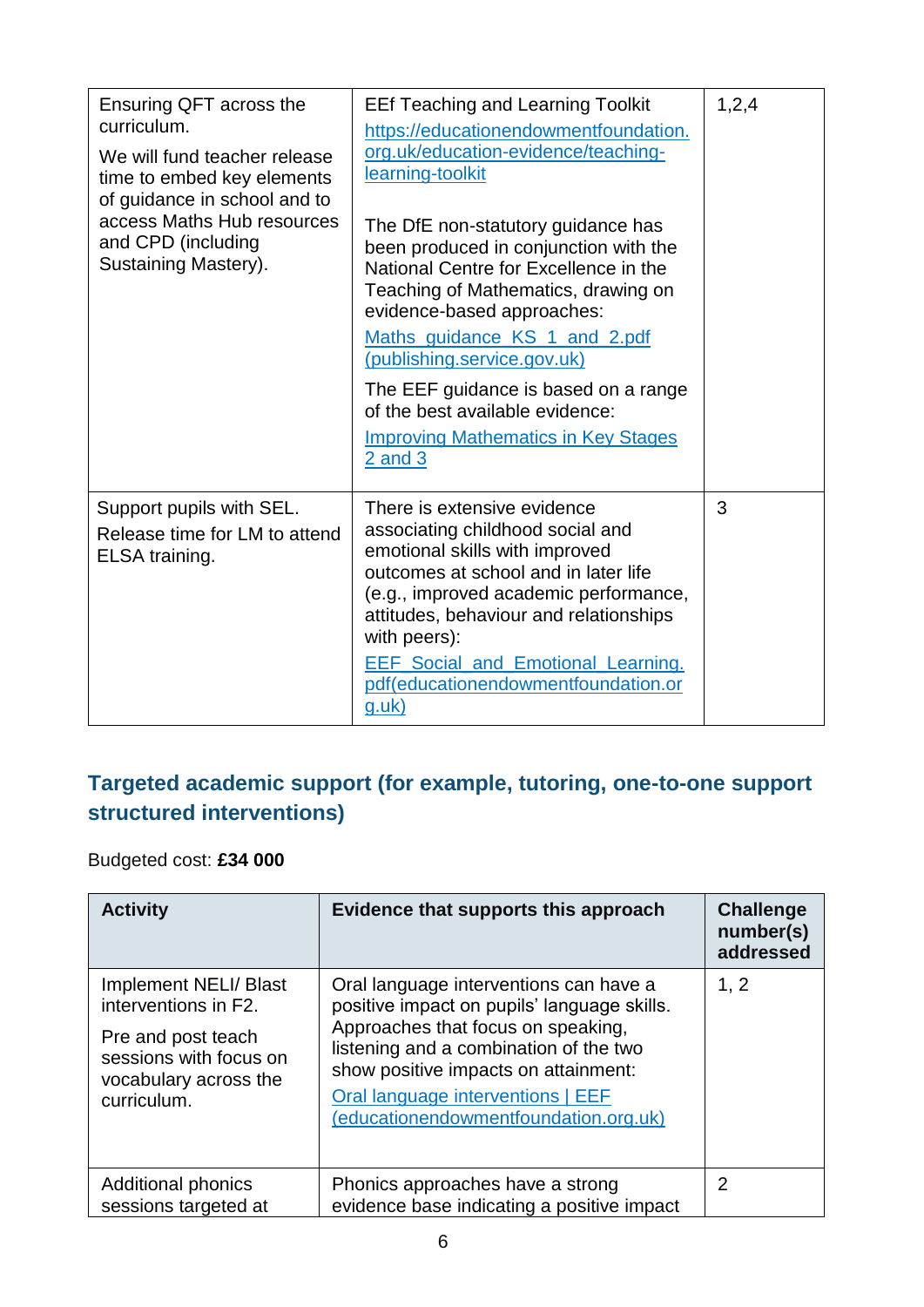| disadvantaged pupils<br>who require further<br>phonics support.<br>FFT, SENIT Phonics,<br>first day intervention in<br>F2.                                                                                                                                                                                                     | on pupils, particularly from disadvantaged<br>backgrounds. Targeted phonics<br>interventions have been shown to be more<br>effective when delivered as regular<br>sessions over a period up to 12 weeks:<br><b>Phonics   Toolkit Strand   Education</b><br><b>Endowment Foundation   EEF</b>                                                                     |                |
|--------------------------------------------------------------------------------------------------------------------------------------------------------------------------------------------------------------------------------------------------------------------------------------------------------------------------------|------------------------------------------------------------------------------------------------------------------------------------------------------------------------------------------------------------------------------------------------------------------------------------------------------------------------------------------------------------------|----------------|
| Use of Catch-Up<br>premium to provide a<br>blend of one-to-one and<br>small group school-led<br>tutoring for pupils whose<br>education has been<br>most impacted by the<br>pandemic. A significant<br>proportion of the pupils<br>who receive tutoring will<br>be disadvantaged,<br>including those who are<br>high attainers. | Tuition targeted at specific needs and<br>knowledge gaps can be an effective<br>method to support low attaining pupils or<br>those falling behind, both one-to-one:<br>One to one tuition   EEF<br>(educationendowmentfoundation.org.uk)<br>And in small groups:<br><b>Small group tuition   Toolkit Strand  </b><br><b>Education Endowment Foundation   EEF</b> | $\overline{4}$ |
| Pre-school reading<br>interventions.                                                                                                                                                                                                                                                                                           |                                                                                                                                                                                                                                                                                                                                                                  |                |
| Year 6 Booster groups.                                                                                                                                                                                                                                                                                                         |                                                                                                                                                                                                                                                                                                                                                                  |                |
| Teacher release time to<br>work 1-1 and with small<br>groups.                                                                                                                                                                                                                                                                  |                                                                                                                                                                                                                                                                                                                                                                  |                |

## **Wider strategies (for example, related to attendance, behaviour, wellbeing)**

Budgeted cost: **£10 000**

| <b>Activity</b>                                                                                                | <b>Evidence that supports this</b><br>approach                                                                                                      | <b>Challenge</b><br>number(s)<br>addressed |
|----------------------------------------------------------------------------------------------------------------|-----------------------------------------------------------------------------------------------------------------------------------------------------|--------------------------------------------|
| Embedding principles of good<br>practice set out in the DfE's<br><b>Improving School Attendance</b><br>advice. | The DfE guidance has been<br>informed by engagement with<br>schools that have significantly<br>reduced levels of absence and<br>persistent absence. | 5                                          |
| LM to support pupils with SEMH,<br>through referral.                                                           | See above (EEF SEL paper)                                                                                                                           | 3                                          |

### **Total budgeted cost: £66 000**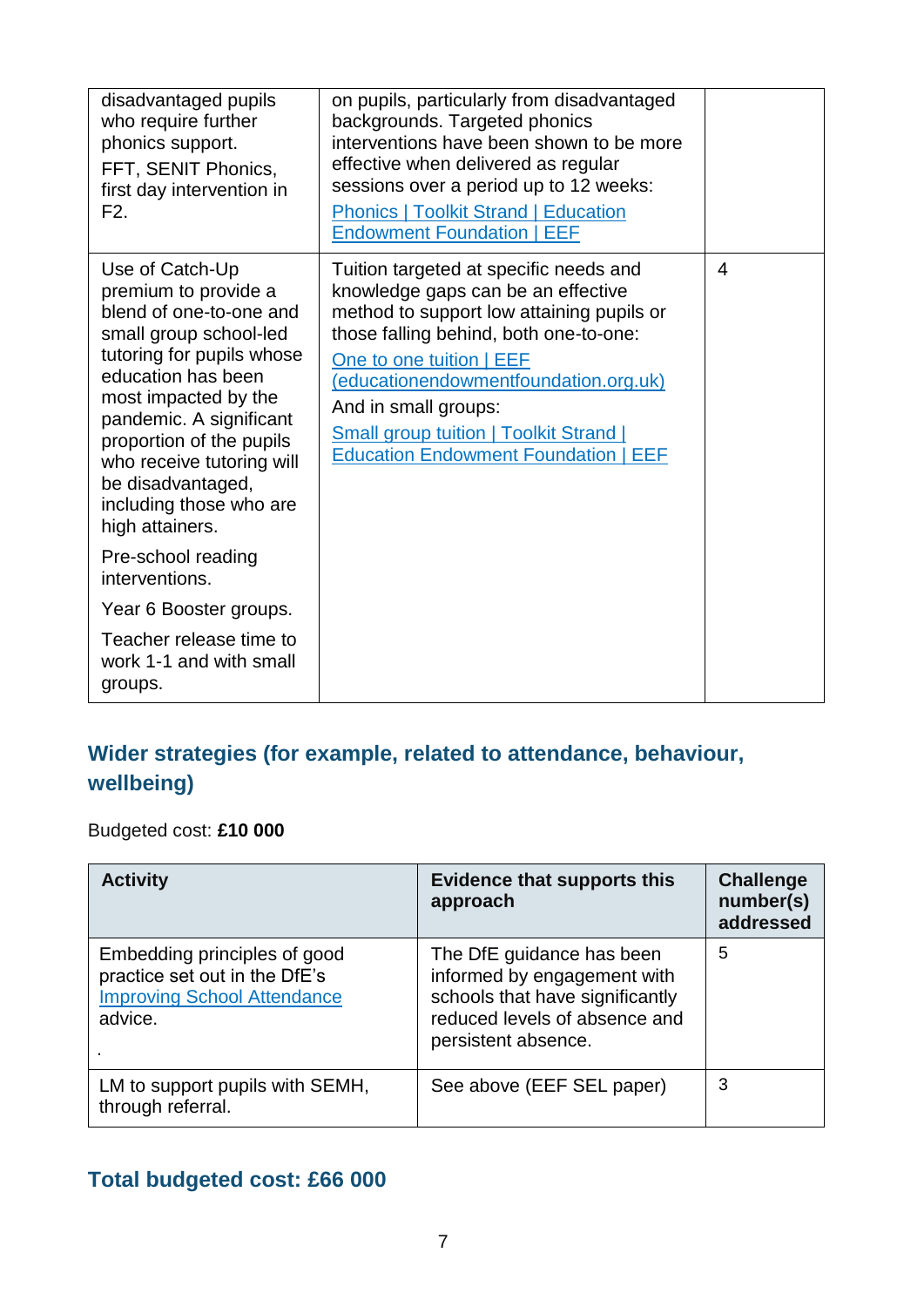## **Part B: Review of outcomes in the previous academic year**

## **Pupil premium strategy outcomes**

This details the impact that our pupil premium activity had on pupils in the 2020 to 2021 academic year.

Our internal assessments during 2020/21 suggested that pupil premium children made good progress in some key areas- 100 % passed the Phonic's Screening Check and progress at the end of KS2 was better than the cohort for reading and maths, although attainment was lower in writing and maths. However, attainment targets across school were not achieved in many year groups.

Our assessment of the reasons for these outcomes points primarily to Covid-19 impact, which disrupted all our subject areas to varying degrees. As evidenced in schools across the country, school closure was most detrimental to our disadvantaged pupils, and they were not able to benefit from our pupil premium funded improvements to teaching and targeted interventions to the degree we had intended. The impact was mitigated by our resolution to maintain a high quality curriculum, including during periods of partial closure, which was aided by daily live teaching sessions for English and Maths and supplemented by Oak National Academy. One to one and small group interventions and support were also maintained throughout these periods. Disadvantaged pupils were prioritised for school places but a small proportion of these pupils were difficult to engage in any on-line learning.

Our focus on developing metacognition strategies is proving to be the right approach and one to embed further. Monitoring shows evidence of making connections and linking to previously acquired knowledge, Teach, test, test, test, spaced retrieval, small steps learning to not overload working memory. This is resulting in pupils who retain more knowledge where these strategies have been applied consistently. (Some gaps due to school closures). Use of NCETM learning spines have supported this approach in maths.

Our focus on pre and post teach assessments have proved to be vital in identifying gaps and allowing pupils to recover. This will be developed further this year with use standardised assessments across school and adjustments to teaching as a result. We are moving rapidly to a culture of 'What have our pupils learnt?' and NOT 'What have I taught?'

Although overall attendance for all pupils in 2020/21 was lower than in the preceding 2 years at 96.5%(March-July), attendance for PP children actually showed a 3 year improving trend. However, attendance (93.2%) still remains below that of non-PP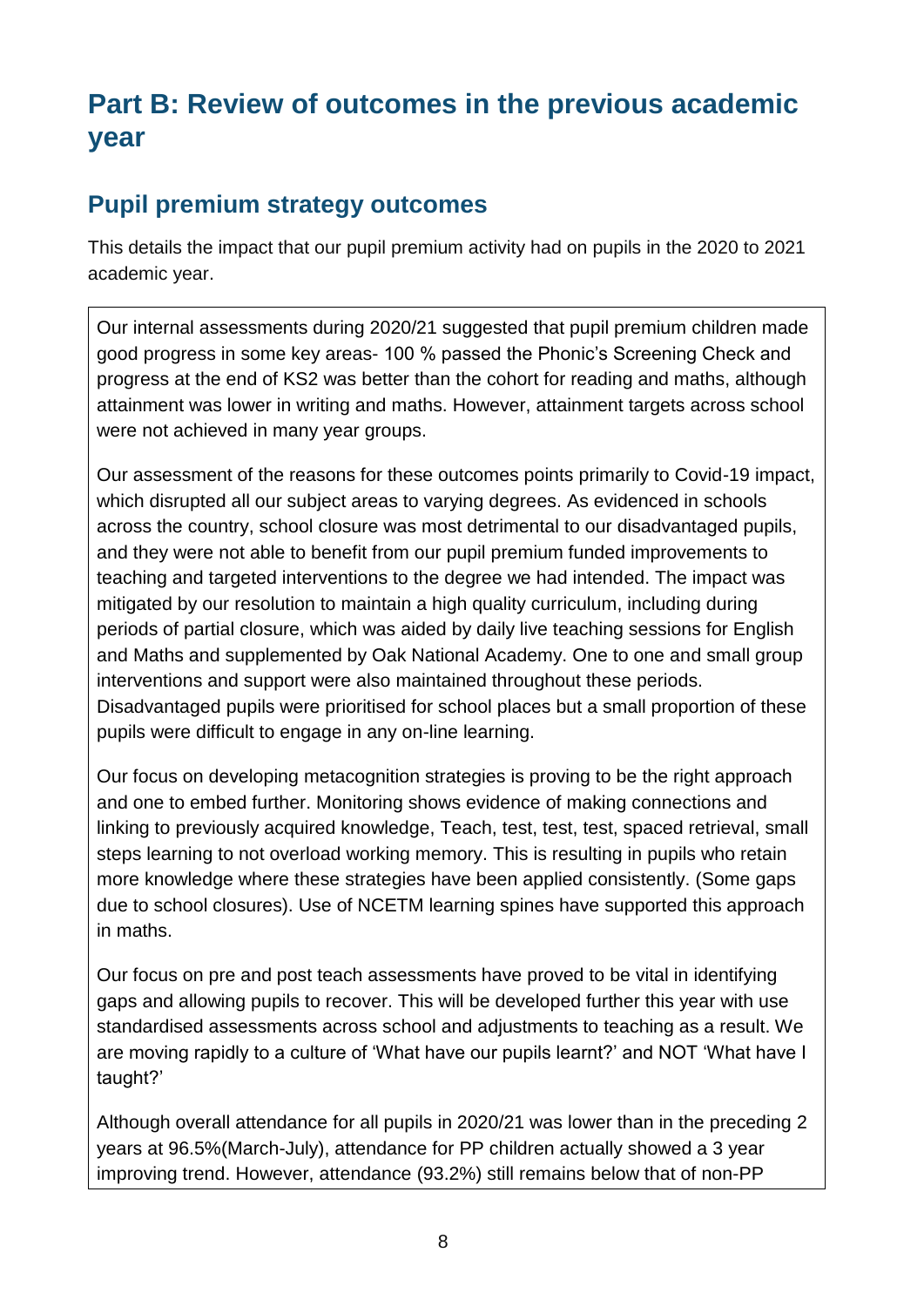children. It is our ambition to ensure attendance for our PP pupils is at least in line with non-PP pupils and so will remain a focus over the next few years.

Our assessments and observations indicated that pupil wellbeing and mental health were impacted last year, primarily due to COVID-19-related issues. We used pupil premium funding to provide wellbeing support for all pupils, and targeted interventions where required. We are building on that approach with the activities detailed in this plan.

## **Externally provided programmes**

| <b>Programme</b>                | <b>Provider</b>             |
|---------------------------------|-----------------------------|
| <b>Maths One-to-one tuition</b> | <b>Third Space Learning</b> |
| <b>Reading intervention</b>     | LEXIA                       |